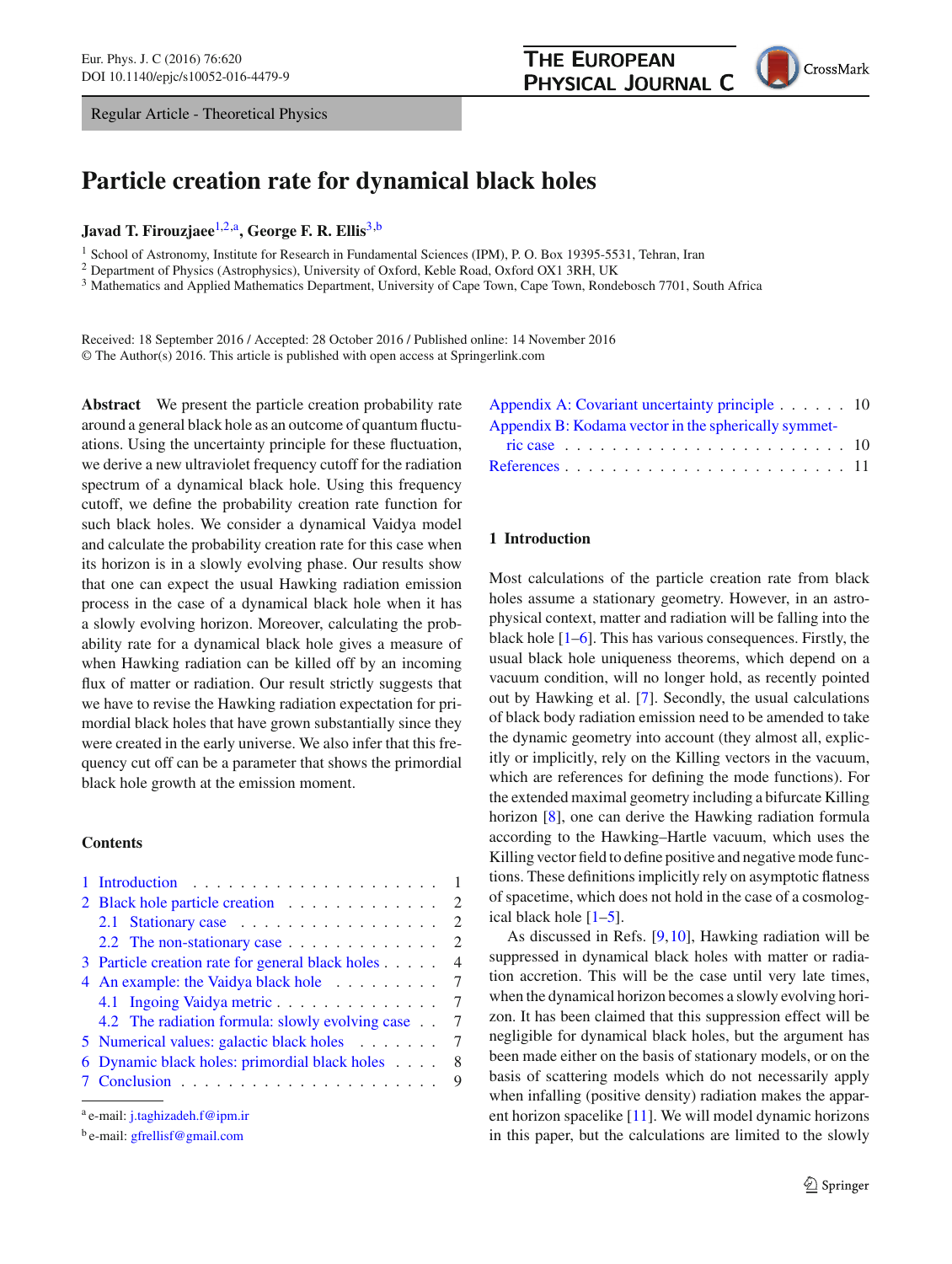evolving phase of a black hole. We show that the dynamical effect is negligible in this case (one might assume this is the case on physical grounds, but a calculation is needed to confirm this intuition). But nothing ensures that primordial black holes are slowly evolving, because the background thermal radiation provides the matter flux affecting this evolution and hence affecting Hawking radiation. We prove we can neglect Hawking Radiation in this case by calculating the probability creation rate. However, we do not estimate timescales.

To quantify the particle creation rate for a general black hole, we have to revise the analysis more fundamentally than using methods that rely on Killing vectors. It is well known that particle creation is a quantum effect which comes from quantum fluctuations. The basis of quantum fluctuations is Heisenberg's uncertainty principle, which somehow violates energy conservation at the quantum level (and for short times). The virtual created particle-antiparticle pairs can become real in special environments like strong electric fields (Schwinger effect), special boundaries for the field (Casimir effect), and a black hole event horizon (Hawking radiation). In this paper we derive the nature of particle creation around a general dynamical black hole according to the quantum fluctuations. Along the way, we calculate the probability rate of radiation for the general dynamical case, and give an upper bound for the energy spectrum of the radiation. For dynamical black holes, the spectrum range is smaller than in the non-dynamical case. We show that for a slowly evolving black hole the matter flux can be negligible and the black hole radiation luminosity is very close to that in the Schwarzschild (stationary) case. This is not surprising, but one needs a calculation to prove the black hole radiation is the same in these two cases.

Section [2](#page-1-0) reviews the motivation for deriving a general picture of Hawking radiation. The main new results here are, in Sect. [3,](#page-3-0) we describe Hawking radiation according to particle creation in quantum field theory for a general black hole, generalizing the particle picture in a stationary black hole. Then in Sect. [4,](#page-6-0) using the Vaidya exact dynamical model, we calculate the probability rate for particle creation for some dynamical black holes with different matter fluxes. In Sects. [5](#page-6-3) and [6](#page-7-0) we apply this to galactic black holes and primordial black holes, respectively. In the latter case there can be a significant reduction of Hawking radiation.

We do not specifically investigate different Hawking radiation methods or contexts, but rather consider generic constraints on the radiation spectrum that apply in all cases. We illustrate them by some comments on the case of primordial black holes, when the matter flux is not negligible, and where the results might be very different from what is usually expected. To determine whether this is so or not will required detailed calculation of accretion of matter and radiation in the context of the early universe. The result is not obvious; we have to obtain clarity by investigating dynamical black holes, not the Schwarzschild case. We show how to approach it in the case of genuinely dynamical black holes.

#### <span id="page-1-0"></span>**2 Black hole particle creation**

Most Hawking radiation calculations apply only in the case of stationary geometries (Sect. [2.1\)](#page-1-1), when timelike Killing vectors are present and the apparent and event horizons are identical. However, there are some methods that apply in the dynamic case (Sect. [2.2\)](#page-1-2), when either the apparent horizon is timelike and lies outside the event horizon, which is the case of Hawking radiation back-reaction in an asymptotically flat context, or is spacelike and lies inside the event horizon, which is the case of cosmological black holes (with matter and infalling radiation) that is of interest to us.

#### <span id="page-1-1"></span>2.1 Stationary case

The standard way to calculate the particle creation rate is by using the expectation value of the number operator,  $N = a^{\dagger} a$ , with an appropriate vacuum. The computation involves Bogoliubov transformations relating the past vacuum and future vacuum states. Quantizing the field, solutions of the classical equations can be written as a linear combination of positive-frequency and negative-frequency parts, corresponding, respectively, to particles and antiparticles.

To do this calculation we need to assume a stationary geometry so that we can define the positive and negative mode functions by using the timelike Killing vectors. In this way, the Euclidean action method based on a path integral [\[12](#page-10-9)] and gravitational anomaly methods [\[13](#page-10-10)] have been used to calculate Hawking radiation. They both are applicable in the case of a stationary geometry because a key role is played by the exponential relation between an affine parameter and a Killing vector parameter [\[14](#page-10-11), (2.16)]. The observed radiation is related to the event horizon, because it must escape to infinity: we have to locate a boundary so that created particles can get to a distant observer, while trapped particles cannot. In the stationary case, the apparent horizon and event horizon are the same.

## <span id="page-1-2"></span>2.2 The non-stationary case

Consider two rather different non-stationary cases.

**Hawking radiation back-reaction in an asymptotically flat context** There is a scattering matrix method for determining the thermal spectrum that applies in this situation [\[15](#page-10-12)]. One can use this method to determine back-reaction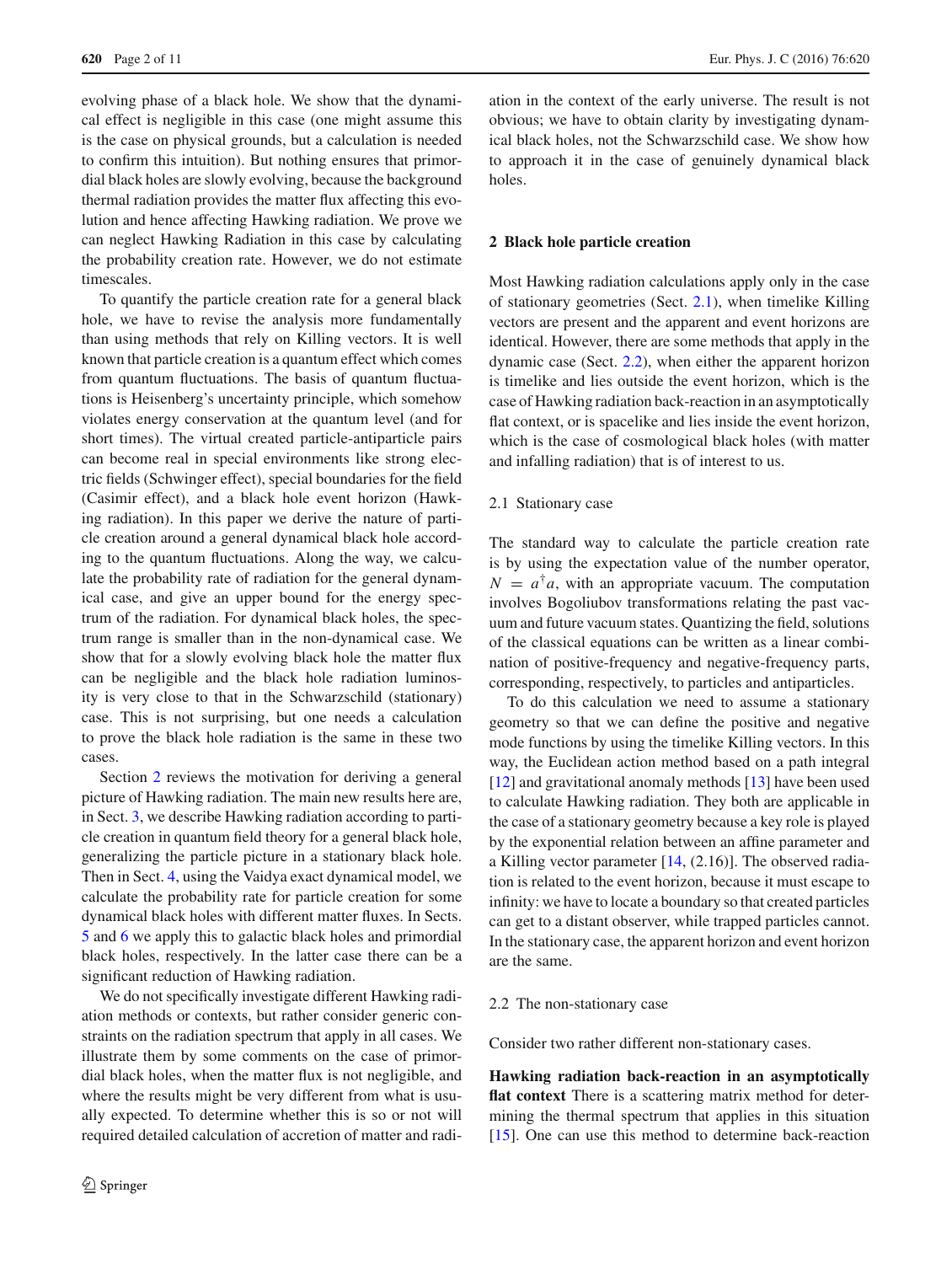effects on the Schwarzschild metric with fast moving particles. However, it seems to be hard to build the density matrix of cosmological black holes by this method in practice.

**Hawking radiation for black holes in a cosmological context** Recently, the tunnelling method was developed to express particle creation events with minimal conditions [\[19](#page-10-13)– [22\]](#page-10-14). In the particle picture of radiation for a stationary black hole, the tunnelling method clarifies that both particle and antiparticle tunnelling contributes to the rate for the Hawking process, where the particle will be outside the horizon and the antiparticle will be inside the horizon. In terms of a classical interpretation, this means the black hole tidal force near the horizon is so strong that it does not let the created particle pair annihilate each other. But this picture is not complete because a quantum particle can be in the classically forbidden region. Also most of the Hawking radiation has wavelengths of order *m*, and it is only well away from the black hole that one can identify outgoing Hawking "particles" unambiguously. The semi-classical energy-momentum tensor looks like a flux of "real" positive energy particles only at  $r > 3$  m at best, and near the horizon has an ingoing flow of negative energy with no simple particle interpretation. For the most part creation of the Hawking radiation is a highly nonlocal process that cannot be described as taking place in a locally flat region around a single observer. However, one can obtain valid local relations by determining the expectation value of the matter stress tensor at each point.

The best way to describe the quantum particle is by the wave function amplitude, not the tidal force work to create them. This description was used in the tunnelling method calculations of [\[19](#page-10-13)[–21](#page-10-15)]. Quantitatively, one can describe quantum particle creation by using the matter flux  $\mathcal F$  and energy density *E* of radiation determined from the stress tensor expectation value  $\langle T_{\mu\nu} \rangle$  [\[10](#page-10-7),[35\]](#page-10-16):

$$
\mathcal{F} = -u^{\mu} n^{\nu} \langle T_{\mu \nu} \rangle, \quad \mathcal{E} = u^{\mu} u^{\nu} \langle T_{\mu \nu} \rangle.
$$
 (1)

This shows pure created matter properties relative to an observer with four-velocity  $u^{\mu}$ , where  $n_{\mu}$  is a spacelike normal direction to this velocity,  $n_{\mu}u^{\mu} = 0$ . These quantities are observer dependent and for both an infalling observer and static observer are positive [\[35\]](#page-10-16) so that it is meaningless to distinguish a place where the Hawking radiation originates [\[34](#page-10-17)]. This method shows that the apparent horizon plays a key role in the particle creation process [\[16](#page-10-18)[–18](#page-10-19),[23](#page-10-20)]. Therefore, this method inherently can be extended to the case of dynamical black holes. However, it requires an important assumption: that the essential adiabatic condition (eikonal approximation) must be satisfied for the wave equation around the apparent horizon, which is related to redshifting and amplification of waves.

Reference [\[9\]](#page-10-6) showed the Shankaranarayanan, Padmanabhan and Visser method (wave interpretation) and the Parikh and Wilczek method (particle method) are the same in this context, and are in fact both aspects of the tunnelling method. It was shown that this adiabatic condition gives important limitations on which cosmological black holes can emit Hawking radiation, and described the range of the resulting mass spectrum, depending on the flux. Considering the created matter flux and densities, Padmanab-han [\[35\]](#page-10-16) confirms our analysis that the matter flux and density is positive outside the horizon for both static and infalling observers. Moreover. we can see created particles with all different wavelengths outside the horizon according to the tunnelling method, but their observed rates are different.

There is another approach which shows by using the energy conservation principle that a dynamical black hole cannot emit radiation, as described in [\[10](#page-10-7)]. An observer with four-velocity  $u^{\mu}$  can measure the particle energy as

<span id="page-2-1"></span>
$$
E = -p_{\mu}u^{\mu} \tag{2}
$$

where  $p^{\mu}$  is the particle four-momentum. As depicted in the left hand side of Fig. [1,](#page-3-1) the particle and antiparticle energy,  $E = -p_{\mu}u^{\mu}$ , will both have the same sign at the point B and so energy conservation will be violated around a dynamical black hole if we have pair creation around the dynamical apparent horizon. But a created particle around the point A can have a different sign of energy from the antiparticle (which preserves energy conservation) and so can become a long-lived actual particle. This energy calculation is a classical result. However, we know that energy conservation will be broken in the quantum physics case on small enough scales. From the uncertainty principle (UP) we know that

<span id="page-2-0"></span>
$$
\Delta x^{\mu} \Delta p_{\nu} \ge \frac{\hbar}{2} \delta^{\mu}_{\nu},\tag{3}
$$

which is the covariant form of the UP presented in Appendix A (Eq. [\(A.5\)](#page-9-2)). The particle/antiparticle picture can be applied in the dynamic case using this uncertainty principle, which shows how particles can be created around a black hole by vacuum fluctuations. In the next section we will how this can be used to characterise the particle creation phenomenon around a dynamical black hole.

We do not claim that created particle must have a special wavelength, but rather give a constraint on the frequency (wavelength) range that is derived from the dynamical nature of the process. We do not use any specific one of the different methods often used, and particularly the tunnelling method, to get our result: we just use the quantum uncertainty principle to give a constraint on the spectrum of Hawking radiation that will hold for all methods.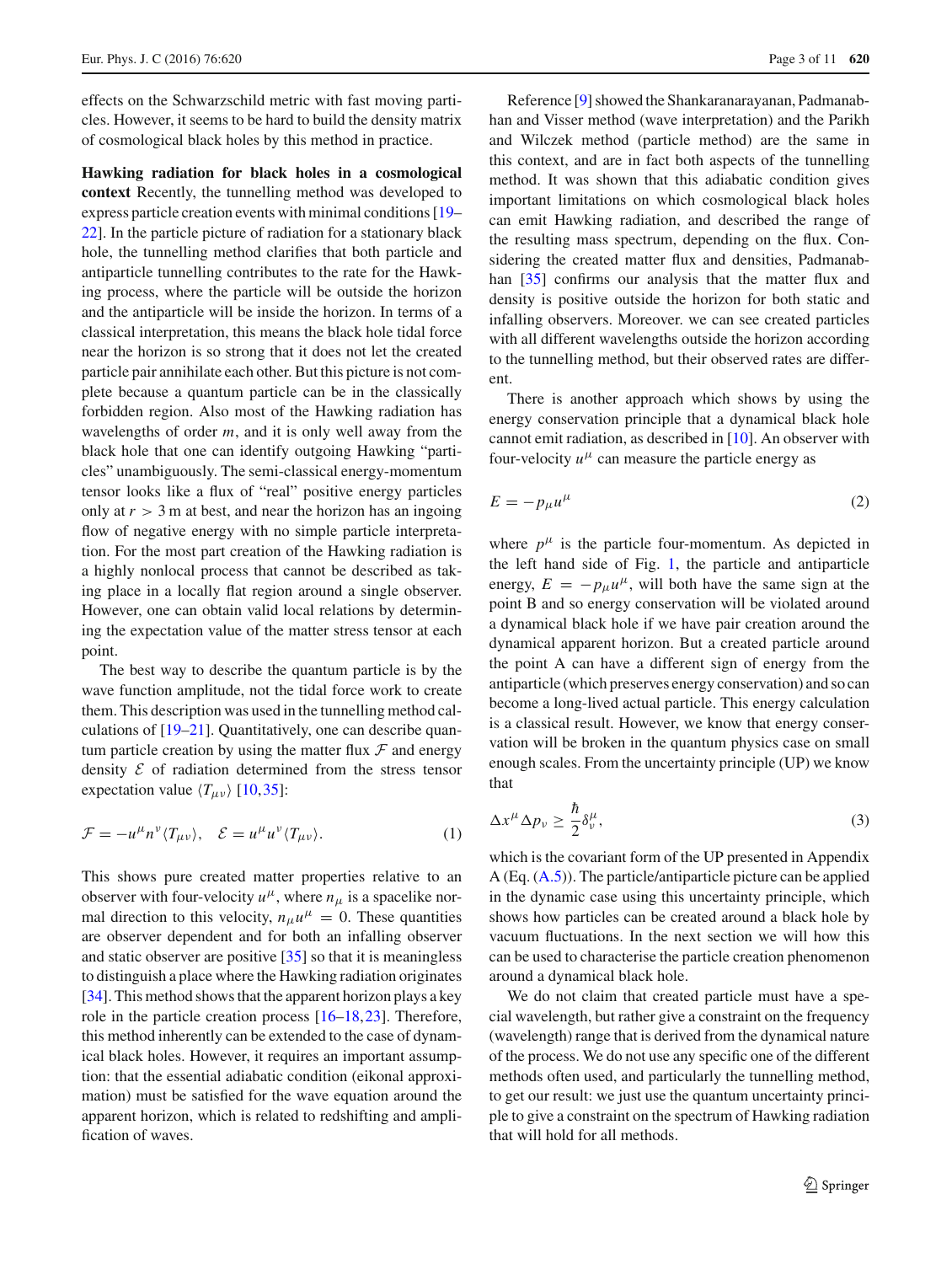

<span id="page-3-1"></span>**Fig. 1** *On the left hand* Particle creation without the UP. *On the right* Particle creation considering the UP. The OMOTS (outer marginally trapped 3-surface) is the same apparent horizon in both figures

## <span id="page-3-0"></span>**3 Particle creation rate for general black holes**

In quantum physics, quantum fluctuations allow the creation of particle-antiparticle pairs of virtual particles. These pairs exist for an extremely short time, and then reciprocally annihilate. In some cases, however, it is possible to boost the pair apart using external energy, therefore they avoid annihilation and become actual (long-lived) particles. It was shown in [\[10](#page-10-7)] that to have long-lived particle creation (which respects energy conservation) around a black hole, it is necessary that one particle falls into the black hole (that is, inside the apparent horizon) and the second remains outside the apparent horizon. In addition we know that energy conservation can be violated for short times according to the UP. Now we want to see when this principle allows that a virtual particle pair becomes an actual pair around a dynamical black hole.

Consider the right hand side of Fig. [1.](#page-3-1) At first the black holes radius grows, but finally it becomes isolated [\[28\]](#page-10-21) at point A. Note that here the *event horizon* is the causal boundary (a null surface) for the region from which the particle can escape from falling into the black hole. The only case when particle creation can occur is when the antiparticle falls into the apparent horizon so as to have negative energy, and the particle gets to infinity (or to a distant observer) from outside the event horizon. According to the UP [\(3\)](#page-2-0), if a created particle near the horizon (in the simple case, a photon which moves on a null geodesic at the point B) is supposed to be seen at future infinity and the related antiparticle falls inside the apparent horizon, the particle–antiparticle distance must satisfy

$$
\Delta x > \Delta x_0|_{\text{dfree}} \tag{4}
$$

where  $\Delta x_0$  is the distance between event and apparent horizon seen by a free-falling observer released on the far distance. A dfree observer is defined as a geodesically moving observer who starts from rest at a large distance, which is outside the apparent horizon because we are considering the dynamical case with infalling positive density radiation. Here an observer is defined to be 'at rest' if they are such that the area coordinate *R* is instantaneously constant for them at the time considered:

$$
dR/d\tau = 0.\t\t(5)
$$

This is possible when the surfaces  $R = \text{const}$  are timelike, which will be true at the event horizon or large distance which is outside the apparent horizon in the dynamic case with infalling matter. This observer is in fact a Kodama observer [\[41](#page-10-22)]. It is shown in Appendix B that this vector is timelike outside the apparent horizon, even though the apparent horizon itself is spacelike if matter is falling in.

Then  $\Delta \tau = \Delta x_0$  is the time that a created particle takes to move from the event horizon to the apparent horizon, in the dfree frame. As it is outside the event horizon, this particle can be seen from outside. Here we assume that the time scale for a free-falling observer to pass between the two horizons is shorter than the time scale of the apparent horizon evolution.

According to the UP, the allowed range of momentum for these created particles is

$$
\Delta p < \Delta p_0 = \frac{\hbar}{\Delta x_0}.\tag{6}
$$

In term of the energy-time UP, we get

<span id="page-3-2"></span>
$$
0 < \Delta E < \Delta E_0 = \frac{\hbar}{\Delta \tau}.\tag{7}
$$

On defining  $w := \Delta E / \hbar$ , the relation

<span id="page-3-3"></span>
$$
0 < w < \frac{1}{\Delta \tau} =: w_{\text{up}} \tag{8}
$$

determines the allowed energy spectrum of radiation from a dynamical black hole in terms of the massless particle frequency [the energy must be positive because of  $(2)$ ]. To have creation of a real particle as seen by the dfree observer the energy should be in this interval, where all quantities are measured relative to the dfree observer.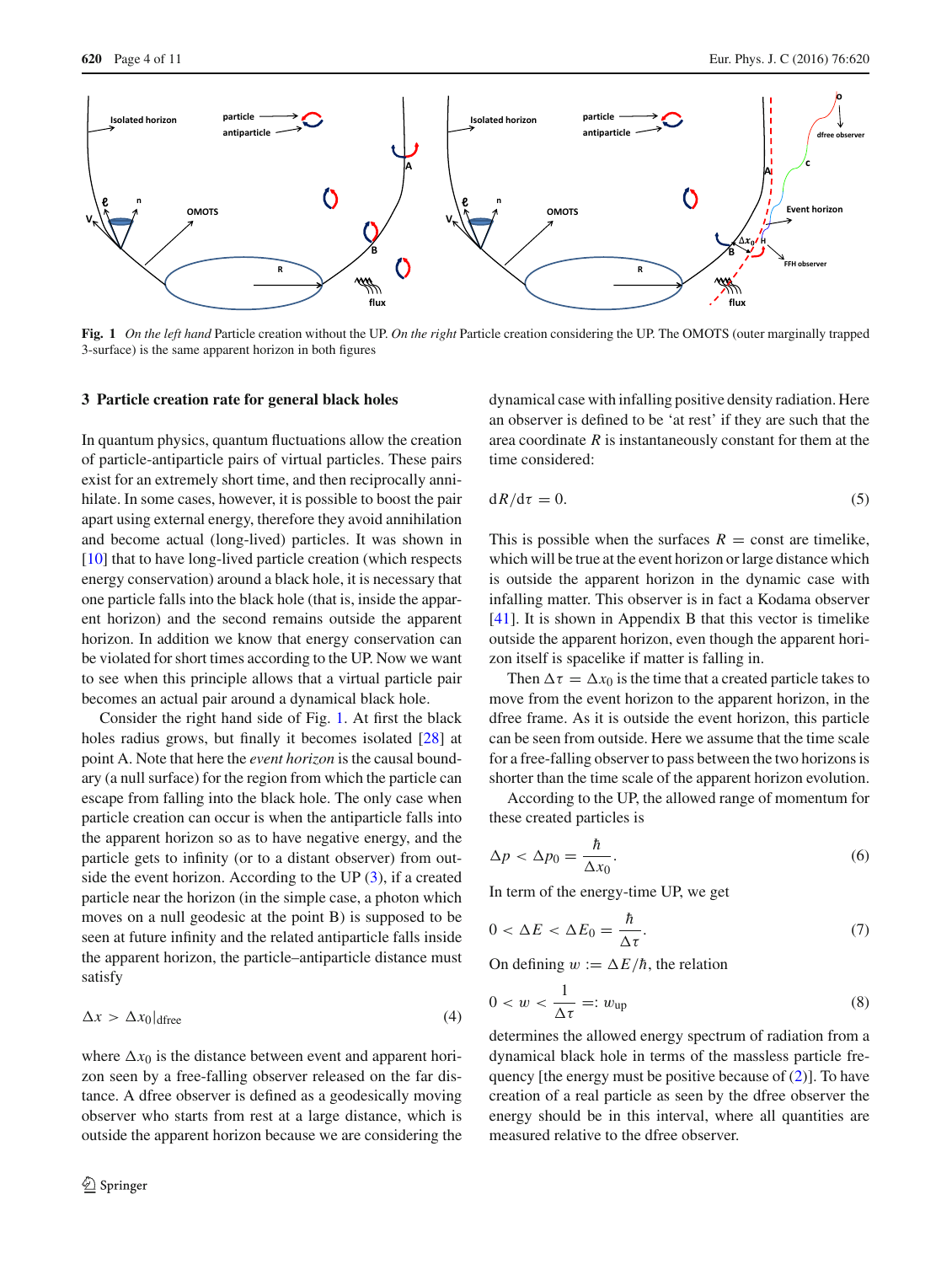There is a similar result for the Schwinger effect [\[24\]](#page-10-23). To have actual particles arising from a virtual pair, the probability to find one particle at the distance  $\Delta x_0$  from another one is proportional to  $\exp(-\frac{\Delta x_0}{\lambda})$ , where  $\lambda = \frac{\hbar}{mc}$  is the Compton length for a particle of mass *m*. In the case that the particles are photons, we have photons created if  $\lambda_{\nu} > \Delta x_0$  or  $w < \frac{1}{\Delta x_0}$ , which is similar to Eq. [\(7\)](#page-3-2).

There are two further constraints on the black hole radiation spectrum [\[25](#page-10-24)]. The first one comes from the adiabatic condition

<span id="page-4-1"></span>
$$
w_{\min} = \sqrt{|\dot{\kappa}|} \lesssim w \tag{9}
$$

where  $\kappa$  is the surface gravity defined by [\[22\]](#page-10-14) in the case of an evolving black hole, which says that the spacetime geometry must be slowly evolving on the time scale set by the frequency of the Hawking photon. The second one is related to a phase space effect:

<span id="page-4-3"></span>
$$
w \lesssim \frac{m^2 - m_{\text{extremal}}^2}{2m} =: w_{ps} \tag{10}
$$

where  $m_{\text{extremal}}$  is the extremal mass for charged or rotating black holes. This ultraviolet cutoff says that the emitted photon energy can never be greater than the available mass energy.

To calculate these spectral effects on the total luminosity of the black hole, we consider a Planck-distributed flux of Hawking-like radiation which satisfies the adiabatic condition given in Eq.  $(6.26)$  of the first reference in  $[26,27]$  $[26,27]$  $[26,27]$ : namely

$$
\frac{|\dot{\kappa}(u_*)|}{\kappa^2} \ll 1,\tag{11}
$$

where  $\kappa = -\frac{\ddot{p}(u)}{p(u)}$  with  $U = p(u)$  which  $U$  and  $u$  are affine parameters at future and past infinity, respectively.<sup>[1](#page-4-0)</sup> From  $[25]$ , when we do not take the uncertainty principle into account, the total luminosity of the black hole radiation can be written in the form

$$
L = \frac{1}{2\pi} \int_{w_{\text{min}}}^{w_{ps}} dw \frac{\hbar w}{e^{\hbar w/T} - 1} f(w)
$$
 (12)

with  $f(w)$  coming from a grey-body factor which includes backscattering, and the temperature is

$$
T = \frac{\hbar \kappa}{2\pi} \tag{13}
$$

where  $\kappa$  is the surface gravity. Considering the allowed range of the energy spectrum [\(7\)](#page-3-2), the radiation luminosity around the dynamical horizon becomes

<span id="page-4-2"></span>
$$
L_{\rm up} = \frac{1}{2\pi} \int_{w_{\rm min}}^{w_{\rm max}} \mathrm{d}w \frac{\hbar w}{e^{\hbar w/T} - 1} f(w) \tag{14}
$$

where

<span id="page-4-4"></span>
$$
w_{\text{max}} = \text{Minimum}\{w_{\text{up}}, w_{\text{ps}}\}.
$$
\n(15)

Note that Eqs.  $(9)$ – $(14)$  all hold in the dfree frame. We can define another useful quantity in this frame:

<span id="page-4-5"></span>
$$
\mathcal{P} = \frac{\int_{w_{\text{min}}}^{w_{\text{max}}} \mathrm{d}w \frac{\hbar w}{e^{\hbar w/T} - 1} f(w)}{\int_0^{w_{ps}} \mathrm{d}w \frac{\hbar w}{e^{\hbar w/T} - 1} f(w)}.
$$
(16)

We call *P* the *probability creation rate* for a dynamical black hole. This quantity says by what fraction the luminosity will be decreased when considering a dynamical black hole relative to a stationary black hole with the same mass. The effect of the UP  $(2)$  is via the quantity  $w_{\text{max}}$ , which gives an ultraviolet cutoff of the radiation spectrum. It is clear from [\(10\)](#page-4-3) and [\(15\)](#page-4-4) that  $0 \le P \le 1$ . If  $\Delta E_0 = 0$ , then  ${P = 1} \Rightarrow$  { $L_{up} = L$ }. Another feature of this creation rate function is that it is proportional to  $\hbar$ , which indicates that this is a quantum effect. In the classical limit  $h \to 0$  there is no particle creation. This quantity is calculated relative to a far distant observer. For this observer, the thermal form of the luminosity is kept. Note that for calculating the quantity  $w_{\text{up}}$ , we need to calculate the distance between two horizons as seen by a dfree observer on the horizon.

For highly dynamical black holes, the distance between the apparent and event horizons becomes greater and  $w_{\text{up}}$ will be smaller, hence we have less radiation flux:  $\Delta \tau \gg$  $1 \Rightarrow P \ll 1$ . In contrast if the radiation influx into the black hole becomes smaller, the distance between the two horizons becomes smaller and  $w_{\text{up}}$  will be greater. Then  $\Delta \tau \simeq 0 \Rightarrow$  $P \simeq 1$ .

Note that a far distant freely falling observer dfree is defined for well-defined backgrounds such as a black hole embedded in asymptotically Minkowski or FLRW spacetimes. If *R* is again the area distance coordinate and  $\tau$  is the proper time of the dfree observer, the reference frame dfree is defined as that for which

$$
\frac{\mathrm{d}R}{\mathrm{d}\tau}|_{r \to \infty} = 0. \tag{17}
$$

This is uniquely defined because unlike Minkowski spacetime, these spacetimes are not invariant under the Lorentz group (although they are asymptotically flat). One could use

<span id="page-4-0"></span><sup>&</sup>lt;sup>1</sup> The surface gravity defined in [\[22](#page-10-14)] is not invariant for all spherical foliations, and we can use instead the Kodama's vector surface gravity [\[45](#page-10-27)[,46\]](#page-10-28) which is invariant and appears when radiation is calculated by the tunnelling method  $[16, 17]$  $[16, 17]$ . But there is a view  $[22]$  that the surface gravity which comes from the Gullstrand–Painlevé form of the metric has a privileged slicing, where the r-foliation is the area coordinate (angular distance) and the spatial slices are everywhere flat. For stationary black holes both surface gravities will be the same. Our paper's result will not change under changing the surface gravity definition, because the  $w_{\text{up}}$  definition is related to the distance between the apparent horizon and the event horizon.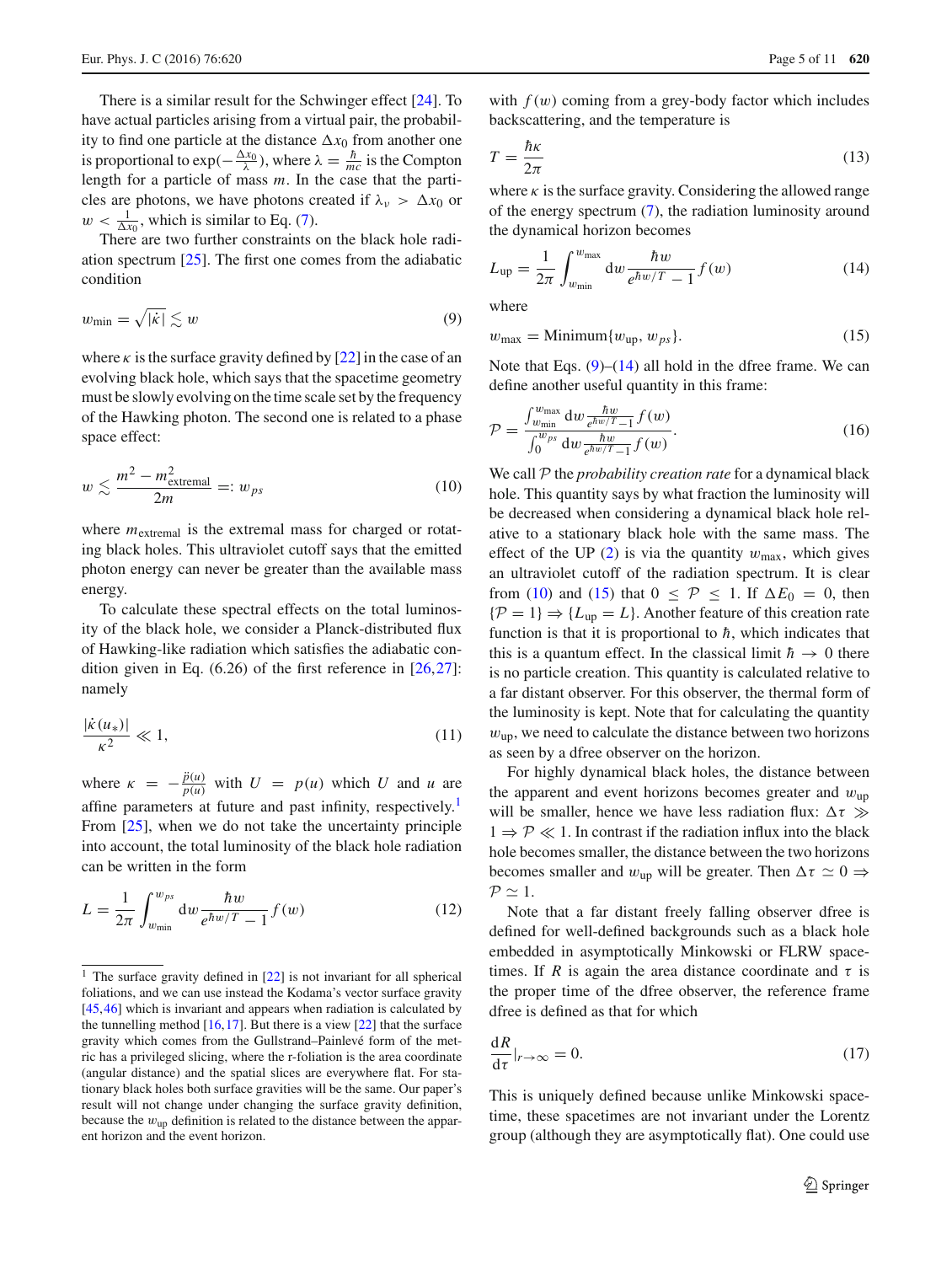Gullstrand–Painlevé coordinates to describe the free-falling observers at large distance.

For a more generic backgrounds there is no unique method for defining the reference frame in the curved spacetime.

We fix the frequency relative to this observer dfree by  $w_{\text{up}} = w_{\text{dfree}}$  as the observed frequency. The standard method of deriving Hawking radiation uses the same reference for the thermal radiation frequency. In the Bogoliubov transformation method  $[14]$  $[14]$  we choose the observer vacuum at a large distance from Schwarzschild black hole and read the thermal radiation frequency from it. For reading the thermal radiation from the quantum stress tensor we use the same distant observer to read the luminosity of thermal radiation [\[10](#page-10-7)]. Since this observer will not see the gravitational time dilation and velocity Doppler shift effects when the particle is released, the intrinsic frequency of the created particle is equal to the frequency measured by this observer at that time.

Now we want to see how the particle goes to infinity. An arbitrary observer near the horizon will find that the created particle frequency near the horizon is given by

$$
w_H = (u_\mu k^\mu)_H \tag{18}
$$

where  $k^{\mu}$  is the null particle four vector, *H* means the horizon position, and  $u^{\mu}$  is the observer four vector. This frequency will be changed by the gravitational time dilation and velocity Doppler shift relative to the far distant observer. As shown in Fig. [1,](#page-3-1) different freely falling observers will see different frequencies for the received radiation frequency.

In the spherically symmetric case where the metric take the form

$$
ds^{2} = -a(t, r)^{2}dt^{2} + b(t, r)^{2}dr^{2} + R(t, r)^{2}d\Omega^{2},
$$
 (19)

let us transform the metric to the areal coordinate,  $R(t, r)$ . With this transformation,  $dR = R'dr + Rdt$ , so

$$
ds^{2} = -(a(t, r)^{2} + \frac{b(t, r)^{2} \dot{R}^{2}}{R'^{2}})dt^{2} + 2\frac{b(t, r)^{2} \dot{R}}{R'^{2}}dRdt
$$

$$
+ \frac{b(t, r)^{2}}{R'^{2}}dR^{2} + R(t, r)^{2}d\Omega^{2}.
$$
(20)

We know that a free-falling observer does not detect anything abnormal when falling into the black hole. We can transform the time of this metric to the proper time of a free-falling observer, i.e.  $\tau = t + C(t, R)$ . Moreover, we demand that the constant time slice be flat (this means that we choose *C* so that the coefficient of  $dR^2$  becomes 1). As a result, we get the following form of the metric relative to this free-fall observer:

<span id="page-5-0"></span>
$$
ds^{2} = -p(\tau, R)^{2}d\tau^{2} + q(\tau, R)^{2}dRd\tau + dR^{2} + R^{2}d\Omega^{2}.
$$
\n(21)

In the Schwarzschild case where  $a^2 = b^{-2} = (1-2m/R)$ , the dfree observer has proper time

$$
\tau = t + C(t, R) = t - 2\sqrt{2mR} - 2m \ln \frac{\sqrt{R} - \sqrt{2m}}{\sqrt{R} + \sqrt{2m}}.
$$
\n(22)

Consequently, we get the Painlevé metric

$$
ds^{2} = -(1 - 2m/R)dt^{2} + 2\sqrt{\frac{2m}{R}}dRdt + dR^{2} + R^{2}d\Omega^{2}.
$$
\n(23)

As is clear from this form of the metric, the areal coordinate *R* is the proper length relative to the proper time coordinate in the radial direction.

This quantity is invariant for any time and spatial (radial) coordinate transformation, so different radial observers will see the same areal distance between the two points. The backreacted energy due to Hawking radiation will reduce the black hole mass, determined as the Misner–Sharp mass  $m = \frac{1}{2}R_H$ [\[21](#page-10-15)], which quantifies the black hole radius. For the dfree observer, the distance between two horizons can be expressed as

<span id="page-5-1"></span>
$$
\Delta x_0 = \Delta R_H = 2\Delta m. \tag{24}
$$

The  $d\tau$  = constant hypersurface in [\(21\)](#page-5-0) is flat, which leads to [\(24\)](#page-5-1). In the case that the black hole mass grows from  $m = m_0$ to *m*iso and becomes isolated, the free-falling observer will see

<span id="page-5-3"></span>
$$
\Delta x_0 = 2(m_0 - m_{\rm iso}).
$$
\n(25)

We choose the dfree observer's frame as a standard reference frame for measuring radiation frequencies. But a different observer at different radial point will measure different frequencies. To see this change in the frequencies, we know that the gravitational time dilation and Doppler effect can be calculated by the redshift formula. As shown in Fig. [1](#page-3-1) the redshift of the frequency from a point C to point O where the dfree observer is located is

<span id="page-5-2"></span>
$$
1 + z = \frac{w}{w_{\text{dfree}}} = \frac{(u_{\mu}k^{\mu})_C}{(u_{\text{dfree}}^{\mu}k_{\mu})_O}.
$$
 (26)

Hence for an observer at point C the radiation spectrum is blueshifted with frequency  $w = (1+z)w_{\text{dfree}}$ . This is like the Schwarzschild case in which the standard Hawking thermal flux is measure by a distant observer at rest. Their result will be the same as that of the dfree obsrver, because their velocities are the same at a large distance and the redshift relation [\(26\)](#page-5-2) depends only on the four-velocity, not the acceleration (which will be different for them). Any other observer who is nearer will see a blueshifted spectrum [\[35](#page-10-16)[,36](#page-10-30)] in the case that the observer starts off from rest.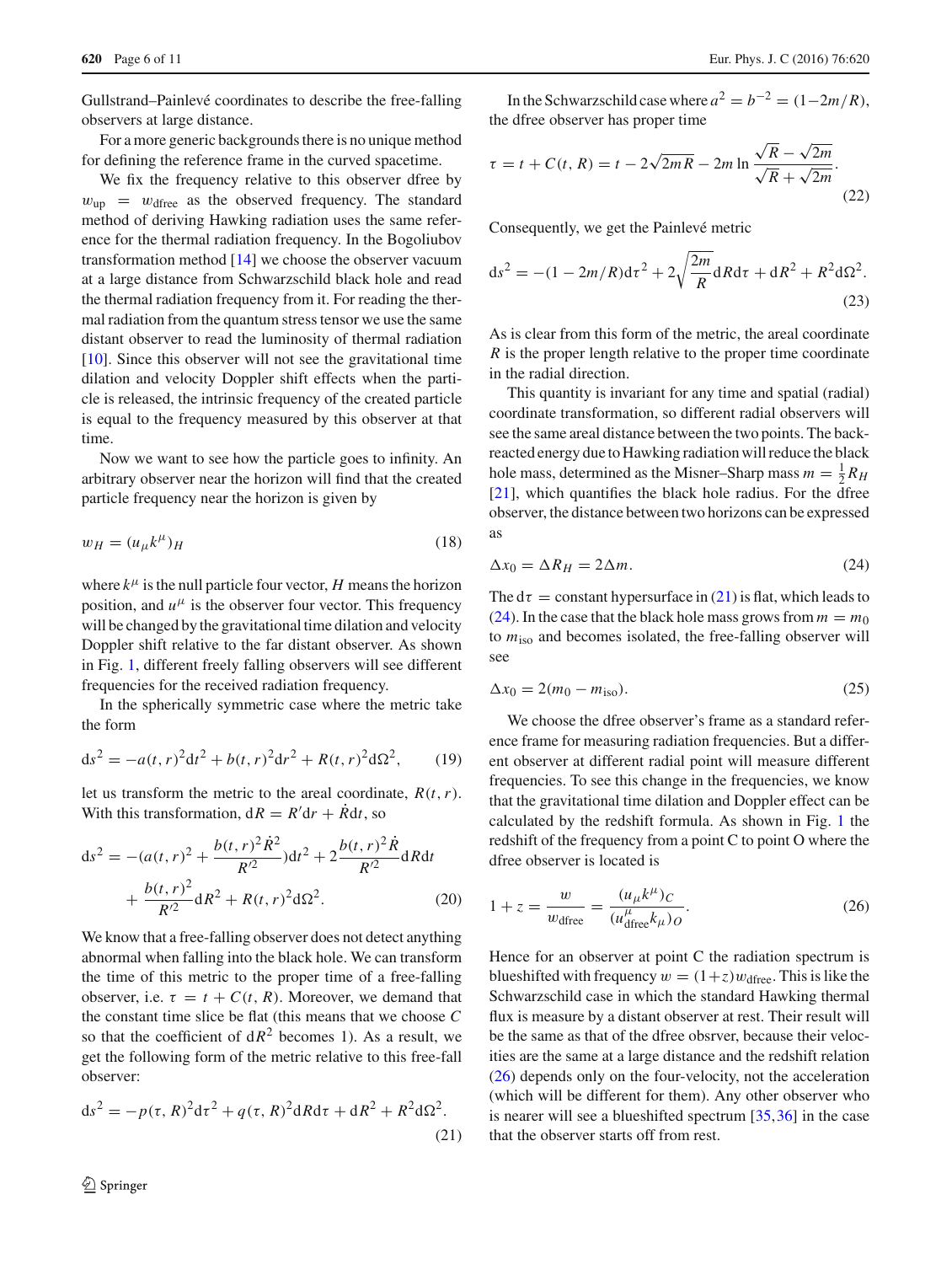#### <span id="page-6-0"></span>**4 An example: the Vaidya black hole**

To estimate the creation rate function for a dynamical black hole, we apply this formalism to a dynamical Vaidya metric [\[33](#page-10-31)] (an exact spherically symmetric solution of the Einstein equations for infalling radiation). In principle, these calculations can be extended to non-spherically symmetric cases. Note that this geometry, which exactly represents infalling radiation, will apply only until Hawking radiation starts and the outgoing flux becomes dominant.

#### <span id="page-6-1"></span>4.1 Ingoing Vaidya metric

The Vaidya spacetime metric is

$$
ds^{2} = -\left(1 - \frac{2m(v)}{r}\right) dv^{2} + 2dvdr + r^{2}d\Omega^{2}
$$
 (27)

and from the Einstein equations has stress-energy tensor

$$
T_{ab} = \frac{\mathrm{d}m/\mathrm{d}v}{4\pi r^2} \mathrm{d}v_a \mathrm{d}v_b \tag{28}
$$

where  $m(v)$  is the mass and  $d\Omega^2 = d\theta^2 + \sin^2 \theta d\phi^2$ . The outgoing,  $\ell$ , and ingoing null geodesic,  $n$ , which are cross normalised,  $\ell.n = -1$ , are

$$
\ell = \frac{\partial}{\partial v} + \frac{1}{2} \left( 1 - \frac{2m(v)}{r} \right) \frac{\partial}{\partial r}
$$

$$
n = -\frac{\partial}{\partial r}.
$$
 (29)

Their expansions are

$$
\theta_{\ell} = \frac{(r - 2m)}{r^2}, \quad \theta_n = -\frac{2}{r}.
$$
 (30)

If  $v^{\mu} = \ell^{\mu} - C n^{\mu}$  is the tangent vector to the apparent horizon, where *C* is the evolution parameter, we find the following equation for Vaidya black holes:

$$
C = 2\frac{\mathrm{d}m}{\mathrm{d}v}.\tag{31}
$$

This shows that the parameter *C* is proportional to the matter flux which falls into the black hole.

Assume that the evolution is characterised by a time scale  $\Lambda$  so that

$$
m(v) = m_i M(V), \qquad (32)
$$

where  $V = \frac{v}{\Lambda}$  and  $m_i$  is the initial mass. To describe the near-equilibrium limit which we expect (see [\[32](#page-10-32)]) to occur at large  $\Lambda$  (in this case "large" means large relative to  $m_i$ ), we set

$$
\Lambda = m_i L. \tag{33}
$$

For the perturbative calculations (1/*L*) is a useful expansion parameter.

Defining a new radial coordinate *R* by

$$
r = Rm_i,\tag{34}
$$

the Vaidya metric becomes

$$
ds^{2} = m_{i}^{2} \left[ -\left(1 - \frac{2M(V)}{R}\right) L^{2} dV^{2} + 2L dV dR + R^{2} d\Omega^{2} \right].
$$
\n(35)

## <span id="page-6-2"></span>4.2 The radiation formula: slowly evolving case

As shown in [\[32\]](#page-10-32), up to second order in  $(1/L)$ , the distance between the event horizon and apparent horizon can be obtained from

$$
R_{EH} \approx 2M(V)\left(1 + \frac{4\dot{M}}{L} + \frac{32\dot{M}^2 + 16M\ddot{M}}{L^2}\right). \tag{36}
$$

This expansion ensures that the black hole horizon is a slowly evolving horizon (SEH) [\[29](#page-10-33)]. Here the dot indicates a derivative with respect to *V*. The distance between the event horizon and apparent horizon for the dfree observer is

<span id="page-6-4"></span>
$$
\Delta x = 2m(v)\left(4\frac{\mathrm{d}m}{\mathrm{d}v} + 32\left(\frac{\mathrm{d}m}{\mathrm{d}v}\right)^2 + 16m\frac{d^2m}{\mathrm{d}v^2}\right). \tag{37}
$$

From  $(7)$  the allowed energy spectrum for this black hole is

$$
\Delta E_0 = \frac{\hbar}{2m(v)\left(4\frac{dm}{dv} + 32(\frac{dm}{dv})^2 + 16m\frac{d^2m}{dv^2}\right)}
$$
(38)

<span id="page-6-5"></span>and the ultraviolet frequency for *L*up is

$$
w_{\text{up}} = \frac{1}{2m(v)\left(4\frac{\text{d}m}{\text{d}v} + 32\left(\frac{\text{d}m}{\text{d}v}\right)^2 + 16m\frac{d^2m}{\text{d}v^2}\right)}.
$$
(39)

Therefore, by determining this frequency we can determine the frequency spectrum range and then the particle creation rate from [\(14\)](#page-4-2). Note that Eq. [\(37\)](#page-6-4) (which characterises the distance between the two horizons in the slowly evolving horizon case) does not work for dynamical black holes. It was derived on the assumption that  $\dot{m} \ll 1$ .

## <span id="page-6-3"></span>**5 Numerical values: galactic black holes**

For a galactic black hole with mass  $10^6 M_{\odot}$  with accretion rate of about  $\frac{dm}{dv} = 10^3 \frac{M_{\odot}}{year}$  and assuming  $m \frac{d^2m}{dv^2} \ll \frac{dm}{dv}$ , in SI units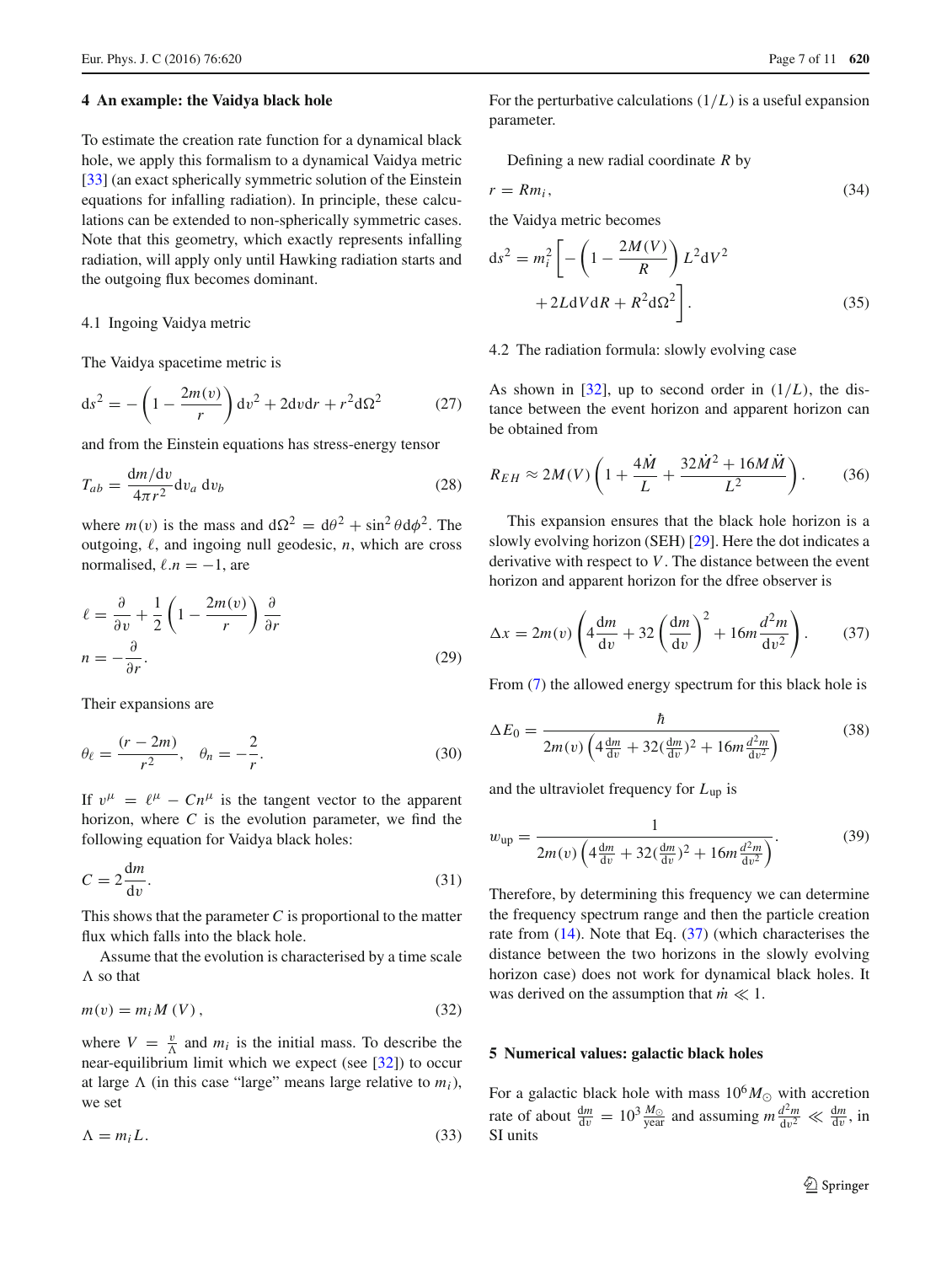$$
\Delta E_0 \approx \frac{\hbar c^6}{G^2} \frac{1}{m \frac{dm}{dt} (1 + \frac{8G}{c^3} \frac{dm}{dt})} \sim 10^{-26} J,
$$
\n(40)

<span id="page-7-2"></span>so we have

 $w_{\text{up}} = 10^8 \, Hz.$  (41)

<span id="page-7-1"></span>In SI units,

$$
w_{\min} = \frac{c^{3/2}}{G^{1/2}} \frac{\sqrt{m}}{m} = 10^{-16} Hz
$$
 (42)

and

$$
w_{ps} = \frac{mc^2}{\hbar} = 10^{18} Hz.
$$
\n(43)

Since the  $w_{ps} > w_{up}$ , the ultraviolet frequency spectrum will be

$$
w_{\min} \lesssim w \lesssim w_{\max} = w_{\text{up}} \tag{44}
$$

with  $w_{\text{min}}$  given by [\(42\)](#page-7-1) and  $w_{\text{up}}$  by [\(41\)](#page-7-2). With this frequency spectrum, the numerical value for the probability creation rate [\(16\)](#page-4-5) of this black hole is

*P* ∼ 1.

This is not strange because the matter flux  $\dot{m} \ll 1$ .

To present the horizon phase in terms of geometrical parameters, we need to define an invariant parameter. The *C* parameter is not invariant under changing the null geodesic parameter, so we have to make an invariant quantity from this function and calculate it for the black hole apparent horizon. This new quantity is

$$
\bar{C} = C\theta_n^2 R_H^2,\tag{45}
$$

and we get

$$
\bar{C} = 4C = 8 \frac{\mathrm{d}m}{\mathrm{d}v} \tag{46}
$$

for the Vaidya model. The numeric value of  $\overline{C}$  for a galactic black hole is

$$
\bar{C} = 8 \frac{G}{c^3} \frac{dm}{dt} \sim 10^{-8},\tag{47}
$$

which verifies that the black hole horizon is a slowly evolving horizon.

As a result, we consider Hawking radiation for dynamical black holes that have slowly evolving horizons. For all values of the matter flux such that  $C \sim \dot{m} \ll 1$  and we have a slowly evolving horizon, for the probability creation rate [\(16\)](#page-4-5) we get

$$
\mathcal{P}|_{SEH} \sim 1. \tag{48}
$$

Now let us see how the value  $w_{up}$  compares with the two other frequency cutoffs. According to Eq. [\(39\)](#page-6-5), higher matter flux leads to smaller  $w_{\text{up}}$  and less matter flux gives a greater value for  $w_{\text{up}}$ . Now let us see what happens if  $w_{\text{up}} = w_{\text{min}}$ for a black hole with mass  $10^6 M_{\odot}$ . To satisfy this condition the matter flux must be

$$
\frac{dm}{dt} = 10^{11} \frac{M_{\odot}}{\text{year}}.
$$
\n(49)

Usually, it is not possible to have a black hole with such a huge flux. As a result, in practice  $w_{\text{up}} > w_{\text{min}}$ .

In addition, the matter flux of this black hole in the case  $w_{\rm up} = w_{sp}$  gives

$$
\frac{dm}{dt} = 10^{-75} \frac{M_{\odot}}{\text{year}}.
$$
\n(50)

It is inconceivable to have cosmological black holes in such an isolated phase. As a result, in practice for cosmological black holes we have

$$
w_{\min} < w_{\text{up}} < w_{\text{sp}}.\tag{51}
$$

The final conclusion is that the usual galactic mass black holes in a cosmological context will be slowly evolving and will emit thermal radiation, but the temperature is below the CMB (cosmic microwave background) thermal temperature so it will not be visible. As an aside, the black hole heat capacity is negative. This means that the greater the black hole mass, the less the Hawking temperature. Therefore we cannot apply the classical thermodynamic scenario to them. Namely, if heat comes from the hotter CMB radiation to the black holes, the CMB flux grows the black hole mass [\[9\]](#page-10-6) and the black hole temperature will decrease. Hence, the black hole becomes colder. There is not a classical thermodynamic interpretation as in classical general relativity. Black hole radiation connects geometrically to other heat fluxes like the CMB.

The assumed accretion rate is much greater than that normally considered astrophysically reasonable, and it is vastly super-Eddington. Therefore, the fact that the dynamic effects are small in this case is evidence that deviations from the stationary black hole Hawking radiation are negligible for any astrophysical black hole in the present universe. We show here that the Hawking radiation luminosity for astrophysical black hole is very close to the stationary black hole luminosity.

#### <span id="page-7-0"></span>**6 Dynamic black holes: primordial black holes**

To have a good intuition for the spherical dynamical black hole particle creation rate in the case of dynamic black holes, consider a dynamical black hole such that its initial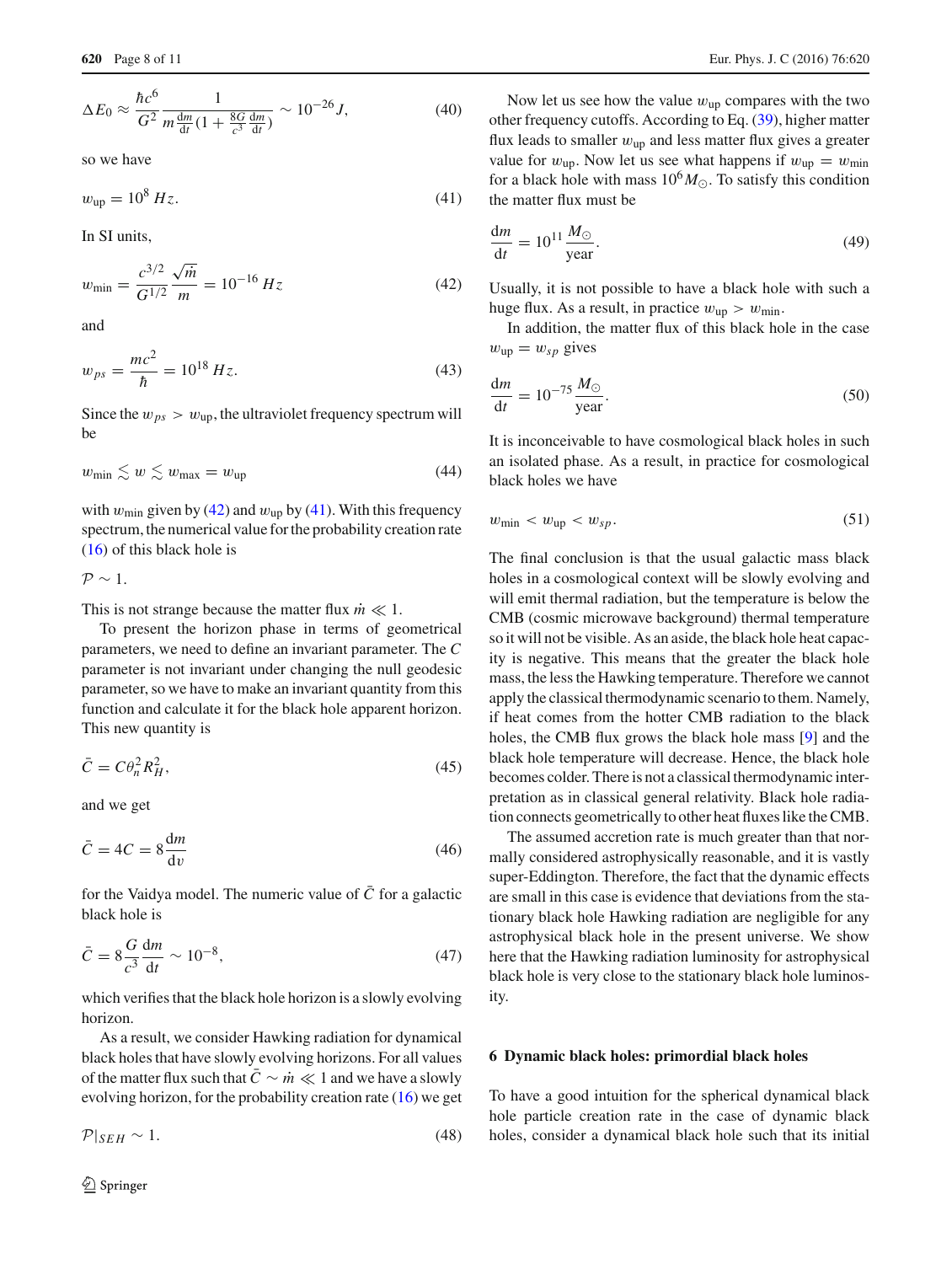<span id="page-8-1"></span>

| <b>Table 1</b> $n$ -Creation rate |      |      |      |      |      |  |  |  |  |
|-----------------------------------|------|------|------|------|------|--|--|--|--|
| Creation rate                     |      |      |      |      |      |  |  |  |  |
| $n = \frac{r_f - r_i}{r_i}$       | 5    | 10   | 15   | 20   | 25   |  |  |  |  |
| $\mathcal{P}$                     | 0.99 | 0.75 | 0.46 | 0.28 | 0.18 |  |  |  |  |

apparent horizon radius is  $r_i = 2m_i$  where  $m_i$  is the initial Misner–Sharp mass [\[31\]](#page-10-34) and it is radius grows (due to the infalling matter flux) till it becomes isolated and its final radius becomes

$$
r_f = 2(m_i + \delta m) = r_i + 2\delta m. \tag{52}
$$

As shown in Eq.  $(25)$  the distance between the two horizons relative to the dfree observer is  $\Delta x_0 = 2\delta m$ . Hence, the frequency  $w_{\text{up}}$  can be obtained from Eq. [\(8\)](#page-3-3).

We define the new parameter *n* as

$$
n = \frac{\Delta x_0}{r_i} = \frac{r_f - r_i}{r_i},\tag{53}
$$

which shows how much the black hole horizon grows relative to its initial radius. To get the order of magnitude for the probability creation rate [\(16\)](#page-4-5) we approximate the spectrum as a Planckian spectrum, as is also proposed in the tunnelling method [\[37\]](#page-10-35) in calculating the luminosity order of magnitude. Neglecting  $w_{\text{min}}$ , we find the probability creation rate [\(16\)](#page-4-5) for different numbers *n* as shown in Table [1.](#page-8-1)

This table shows an interesting result: that for a dynamical black hole such that its final radius becomes 25 times greater than its initial radius, the luminosity of the particle creation rate dies off by a factor  $P = 0.18$ . This result is compatible with the intuition from Fig. [1](#page-3-1) that bigger *n* means bigger growth of the horizon radius, and less created particles around  $r_i$  at point B can escape to outside of  $r_f$  at point A.

This result changes the expected primordial black hole radiation when they are located in the hot soup of the very early radiation dominated era. It is probable that primordial black holes that were created in the early universe eat this much matter flux, and their initial radius grows by this amount. The UP frequency visibility,  $w_{\text{up}}$ , is another observational effect in our analysis. For a Primordial black hole with mass  $m = 10^{15}gr$  if  $n = 0.1$  or  $\Delta x_0 = 0.1r_i$  the upper bound frequency becomes  $w_{\text{up}} = 10^{11} Hz$  which can be observable. Therefore, observing the radiating frequency cutoff one can verify that this black hole was in a dynamical phase at the emission moment.

## <span id="page-8-0"></span>**7 Conclusion**

As this is a quantum effect, to understand the nature of particle creation near a general black hole we need to adopt a radiation scenario that takes into account quantum fluctuations.

The essence of quantum fluctuations is based on Heisenberg's uncertainty principle (UP) at the quantum level. We have used this principle to study the nature of Hawking radiation near a dynamical black hole. Applying the UP allows one to set limits on the energy spectrum of the radiation. The radiation spectrum has a dependency on the distance  $\Delta x_0$  between the apparent and event horizons which is measured by the dfree observer. The new proposed spectrum [\(14\)](#page-4-2) will reduce to the standard spectrum when the geometry becomes stationary. We also defined the *probability creation rate* [\(16\)](#page-4-5) to show by how much black hole radiation will be decreased due to the dynamical nature of a black hole. Note that we did not claim that particle creation takes place just on the horizon. We determined the minimum distance between the horizons allowing pairs to be real in the dynamical case. From that we derived an upper bound for the radiation frequency cut off.

To apply this to known black hole models, first we took the Vaidya model where we can explicitly calculate the distance between the two horizons. But it is in an adiabatic phase, and has a slowly evolving horizon. We have shown that the probability creation rate for such a Vaidya black hole which has a slowly evolving horizon is *P* ∼ 1. This verifies our last work [\[10](#page-10-7)], where we inferred that black holes with slowly evolving horizons emit Hawking radiation. This result also is compatible with the thermodynamics principle that says temperature is meaningful only in the case of equilibrium or near equilibrium systems.

To study dynamical models, we need to make numerical simulations. It is suggested by this investigation that a black hole starts emitting radiation when it becomes slowly evolving. But our spectrum discussion concerns general black holes and will apply in that case as well as the dynamic case. In addition, to get some intuition for the probability creation rate of a dynamical black hole, we calculated this quantity for a spherical black hole such that its apparent horizon grew several times due to accretion. As shown in Table [1,](#page-8-1) the probability creation rate will not be negligible in the case that its horizon grows 10 times greater. This seems to be an important result for primordial black hole radiation. We have inferred that this frequency cut off,  $w_{\text{up}}$ , can be observable for dynamical primordial black holes, and we can consider it to be a parameter which shows the primordial black hole growth at the emission moment. Since these black holes were created in the radiation dominated era when they were surrounded by a hot soup, these black holes can grow substantially. This paper confirms our last paper's results [\[9](#page-10-6)] that we have to revise the primordial black hole radiation formula to take this into account.

The case of a primordial black hole considered here does exhibit a breakdown of the quasi-stationary approximation, but one might assume that Hawking radiation is totally negligible compared with the thermal radiation of the early universe and classical gravitational radiation associated with the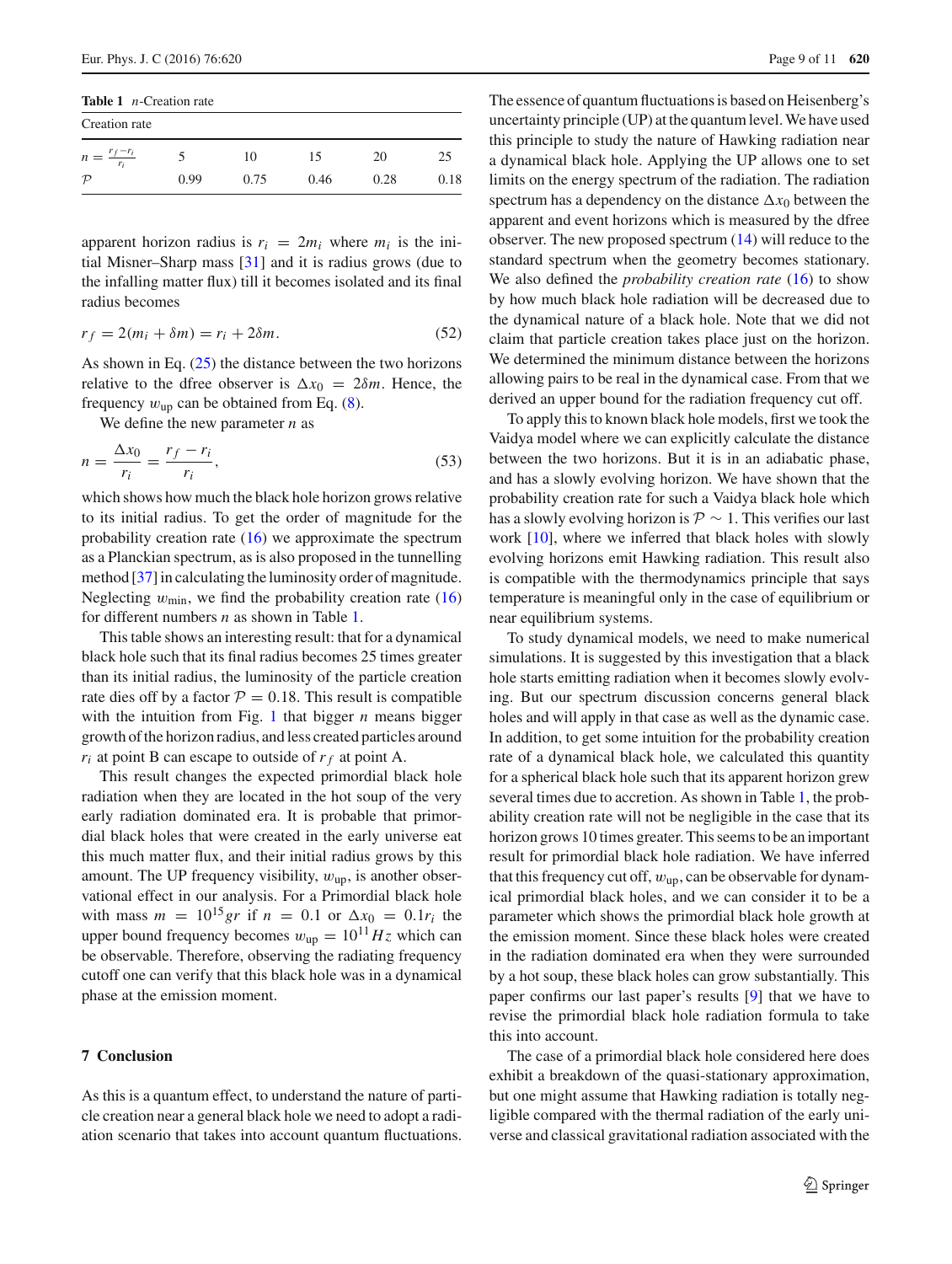black hole formation process. There may be no observational consequences of the result. However, our result challenges the dynamical primordial black hole radiation result which is mentioned in the literature [\[39](#page-10-36)[,40](#page-10-37)]. To check this result one needs to quantify the Hawking radiation flux and compare it with the incoming flux of thermal radiation of the early universe. The scope of this paper is not to consider in detail primordial or astrophysical BHs, it is to consider general principles at work. Table [1](#page-8-1) is just an example, but is not applied to any specific simulation.

**Acknowledgements** We thank the Oxford University Physics Department, and particularly John Miller and Pedro Ferreira, for hospitality. We thank John Miller, Ilia Musco, Abasalt Rostami and Valerio Faraoni for useful discussions. GE thanks the National Research Foundation (South Africa) and the University of Cape Town Research Committee for financial support.

**Open Access** This article is distributed under the terms of the Creative Commons Attribution 4.0 International License [\(http://creativecomm](http://creativecommons.org/licenses/by/4.0/) [ons.org/licenses/by/4.0/\)](http://creativecommons.org/licenses/by/4.0/), which permits unrestricted use, distribution, and reproduction in any medium, provided you give appropriate credit to the original author(s) and the source, provide a link to the Creative Commons license, and indicate if changes were made. Funded by SCOAP3.

#### <span id="page-9-0"></span>**Appendix A: Covariant uncertainty principle**

Although there is not a full relativistic version of quantum mechanics, we can generalise some quantum mechanics aspects to the curved spacetime case. Consider a test particle (it does not affect the spacetime curvature) which has inertial mass *m*. The four-momentum of this particle is  $P^{\mu} = mv^{\mu}$  where  $v^{\mu}$  is the particle four-velocity. An energymomentum tensor follows from a Lagrangian for this particle, and this energy-momentum tensor gives the four-momentum vector measured by an observer with four-velocity  $u^{\mu}$  as  $P^{\mu} = u_{\nu} T^{\mu \nu}$ . We define the Hermitian operator  $\hat{P}^{\mu}$  which corresponds to the energy-momentum vector which generates the infinitesimal change,  $dx^{\mu}$ , in the curved spacetime as

$$
|\psi(x_0 + dx^{\mu})\rangle = e^{-i dx_{\mu}\hat{P}^{\mu}/\hbar}|\psi(x_0)\rangle
$$
 (A.1)

A path in the Hilbert space is generated by the operator  $\hat{P}^{\mu} = -i\hbar \nabla^{\mu}$ . The proper time (invariant distance) for this infinitesimal transformation becomes

$$
ds^2 = g_{\mu\nu} dx^{\mu} dx^{\nu}
$$
 (A.2)

with the unit orientation  $n^{\mu} = \frac{dx^{\mu}}{ds}$ . Using the metric signature  $(-, +, +, +)$  we define the covariant canonical commutation relations

 $[X^{\mu}, \hat{P}^{\nu}] = i\hbar g^{\mu\nu}$ ,

where  $X^{\mu}$  measures the distance of the particle from the origin. One can define the projection matrix  $h^{\mu\nu} = g^{\mu\nu} +$  $u^{\mu}u^{\nu}$  which projects tensor quantities to the hypersurface which is orthogonal to  $u^{\mu}$ . Any measurement of space and momentum has an uncertainty relation

$$
\langle h_{\rho}^{\mu} dx^{\rho} \rangle \langle h_{\nu\alpha} \hat{P}^{\alpha} \rangle \ge \frac{\hbar}{2} h_{\nu}^{\mu} \tag{A.3}
$$

relative to the observer with four-velocity  $u^{\mu}$ . Similarly, one can infer that the time-energy measurement has the uncertainty relation

$$
\langle u_{\rho} dx^{\rho} \rangle \langle u_{\alpha} \hat{P}^{\alpha} \rangle \ge \frac{\hbar}{2}.
$$
 (A.4)

Using the equivalence principle the free-falling observer sees these uncertainty relations as a simple form,

<span id="page-9-2"></span>
$$
\Delta x^{\mu} \Delta p_{\nu} \ge \frac{\hbar}{2} \delta^{\mu}_{\nu},\tag{A.5}
$$

where  $\Delta x^{\mu} = (\Delta t, \Delta x^{i})$  and  $\Delta p^{\mu} = (\Delta E, \Delta p^{i})$  with  $i =$ 1, 2, 3. Note that there is an extra term when one considers quantum gravity effects such as arise in string theory [\[42](#page-10-38)[–44](#page-10-39)], resulting in a Generalised Uncertainty Principle (GUP)

$$
\Delta x \Delta p \ge \hbar (l + \alpha L_{Pl}^2 \Delta p^2)
$$
 (A.6)

where  $\alpha$  is a positive dimensionless coefficient (which in general may depend on *x* and *p*) and  $L_{Pl} \sim 10^{-35}m$  is the Planck length. However, this extra term will be important only when the energy scale becomes very high, i.e. in the quantum gravity regime (e.g. near the black hole singularity). In this paper we assume that gravity behaves classically near the black hole horizon, and the created particles energy scale are not extremely large. One can extend this paper's results to a heuristic calculation, based on the GUP by adding a quantum gravity extra term, to get

$$
\langle h^{\mu}_{\rho} dx^{\rho} \rangle \langle h_{\nu\alpha} \hat{P}^{\alpha} \rangle \ge \frac{\hbar}{2} h^{\mu}_{\nu} (1 + \alpha L_{Pl}^2 h_{\nu\alpha} \hat{P}^{\alpha} h^{\nu}_{\beta} \hat{P}^{\beta}). \tag{A.7}
$$

## <span id="page-9-1"></span>**Appendix B: Kodama vector in the spherically symmetric case**

Take a collapsing ideal fluid within a compact spherically symmetric spacetime region described by the following metric in comoving coordinates  $(t, r, \theta, \varphi)$ :

$$
ds^{2} = -e^{2\nu(t,r)}dt^{2} + e^{2\psi(t,r)}dr^{2} + R(t,r)^{2}d\Omega^{2}.
$$
 (B.1)

Assuming the energy-momentum tensor for the perfect fluid in the form

$$
T_t^t = -\rho(t, r), \quad T_r^r = p_r(t, r),
$$
  
\n
$$
T_\theta^\theta = T_\varphi^\varphi = p_\theta(t, r) = w\rho(t, r),
$$
\n(B.2)